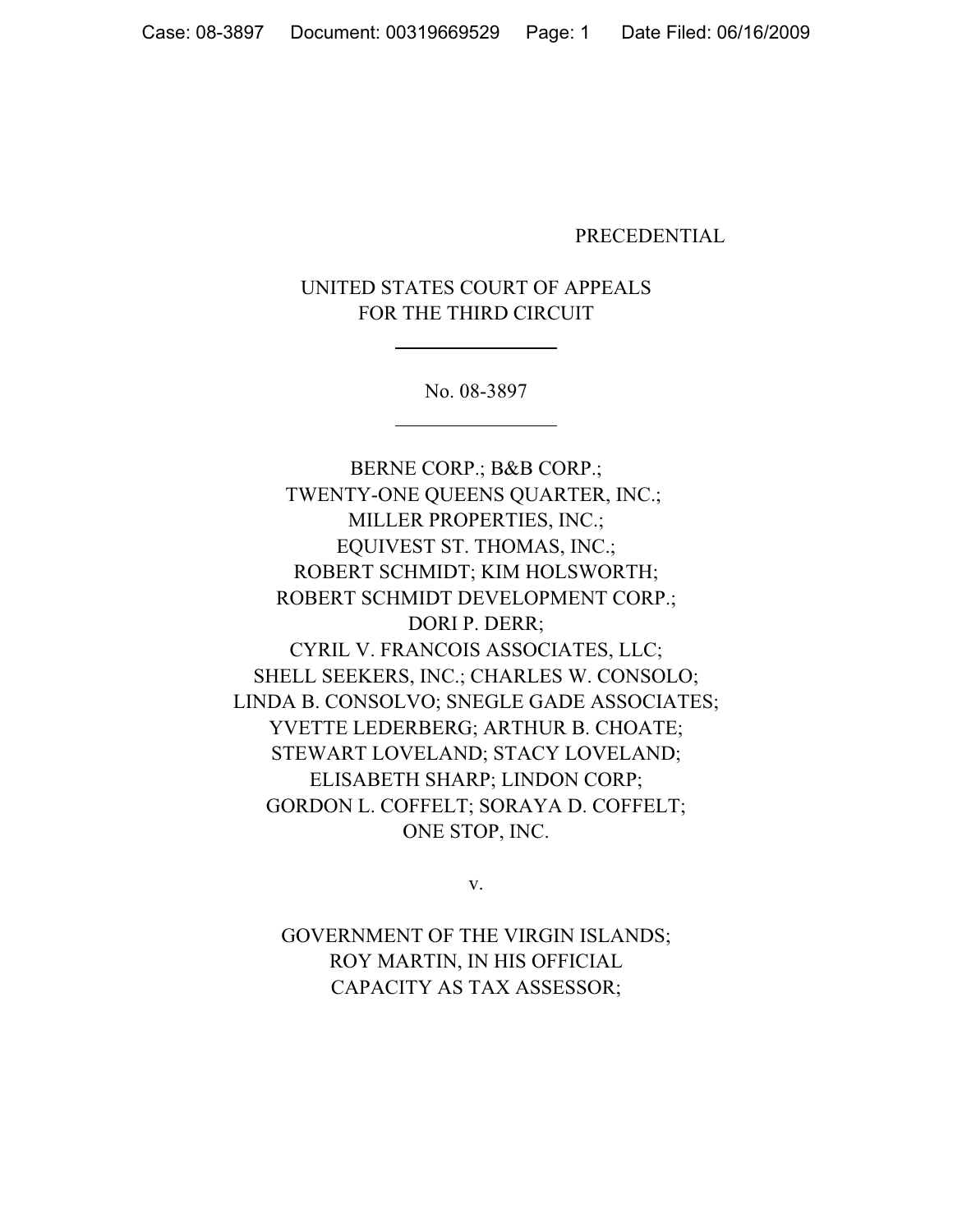# VIRGIN ISLANDS TAX REVIEW BOARD

Government of the Virgin Islands; Roy Martin; Virgin Islands Tax Review Board, Appellants

On Appeal from the District Court of the Virgin Islands Division of St. Thomas and St. John D.C. Civil Action Nos. 3-00-cv-00141, 3-00-cv-00167, 3-01-cv-00151, 3-01-cv-00155, 3-01-cv-00181, 3-01-cv-00196, 3-01-cv-00197, 3-01-cv-00228, 3-02-cv-00057 (Honorable Curtis V. Gomez)

Argued January 29, 2009

Before: SCIRICA, *Chief Judge*, AMBRO and SMITH, *Circuit Judges*.

(Filed: June 16, 2009)

TERRYLN M. SMOCK, ESQUIRE (ARGUED) Office of Attorney General of Virgin Islands Department of Justice 34-38 Kronprindsens Gade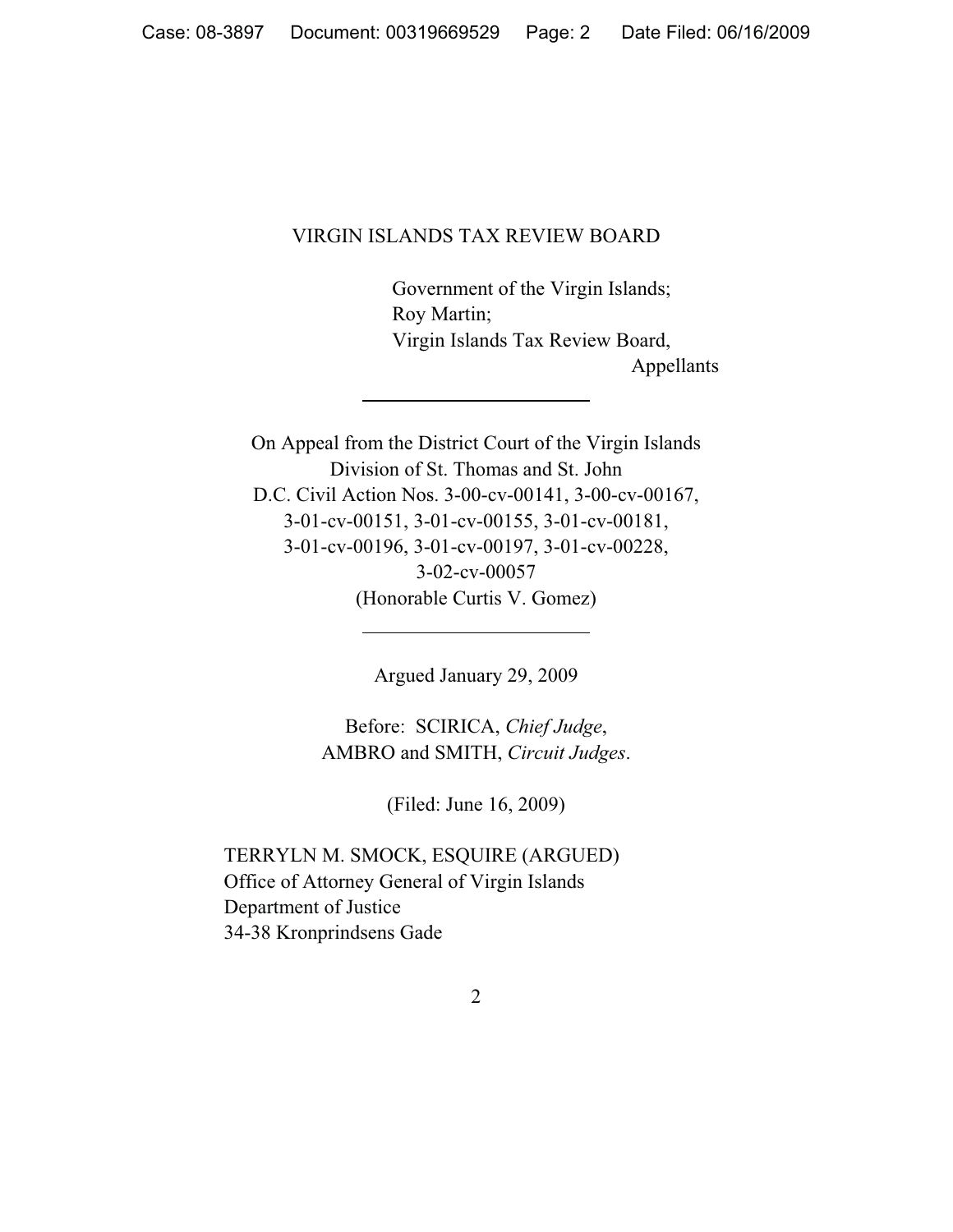GERS Complex, 2nd Floor Charlotte Amalie, St. Thomas U.S. Virgin Islands 00802 Attorney for Appellants

JAMES M. DERR, ESQUIRE (ARGUED) P.O. Box 664 Charlotte Amalie, St. Thomas U.S. Virgin Islands 00804 Attorney for Appellees, Berne Corp., Miller Properties, Inc., Robert Schmidt, Kim Holsworth, Robert Schmidt Development Corp., Dori P. Derr, Shell Seekers, Inc., Charles W. Consolvo, Linda B. Consolvo, Snegle Gade Associates, Yvette Lederberg, Arthur B. Choate, Stewart Loveland, Stacy Loveland, Elisabeth Sharp

DAVID A. BORNN, ESQUIRE (ARGUED) The Bornn Firm 5079 Norre Gade, Suite 1 Charlotte Amalie, St. Thomas U.S. Virgin Islands 00804 Attorney for Appellees, Twenty-One Queens Quarter, Inc., Cyril V. Francois Associates, LLC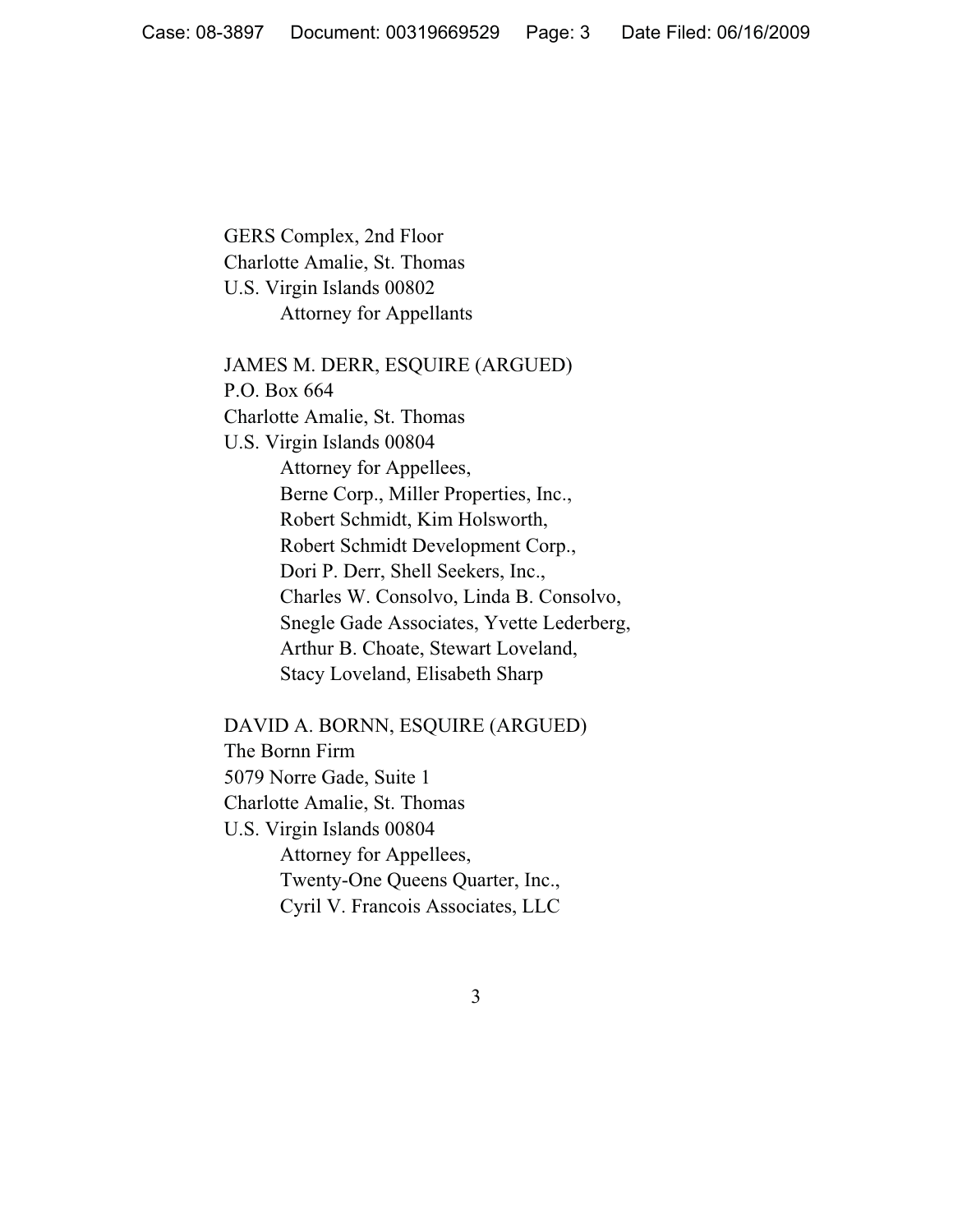SORAYA D. COFFELT, ESQUIRE 7003 Estate Louisenhoj St. Thomas U.S. Virgin Islands 00802 Attorney for Appellees, Lindon Corporation, Gordon L. Coffelt

## OPINION OF THE COURT

SCIRICA, *Chief Judge*.

This appeal, the most recent chapter in a nearly decadelong legal battle over the assessment of commercial real property taxes in the United States Virgin Islands, requires us to reassess the jurisdictional foundations of our previous decisions in light of intervening congressional action.<sup>1</sup>

The Government of the Virgin Islands appeals two orders, both entered on September 11, 2008, by the Chief Judge of the District Court of the Virgin Islands. In the first order, the

<sup>&</sup>lt;sup>1</sup>Appellants are the Government of the Virgin Islands, Roy Martin in his official capacity as Tax Assessor, and the Board of Tax Review. We will refer to them collectively as "the Government of the Virgin Islands." Appellees comprise twentythree different corporations and private citizens located in the Virgin Islands. We will refer to them collectively as "Berne."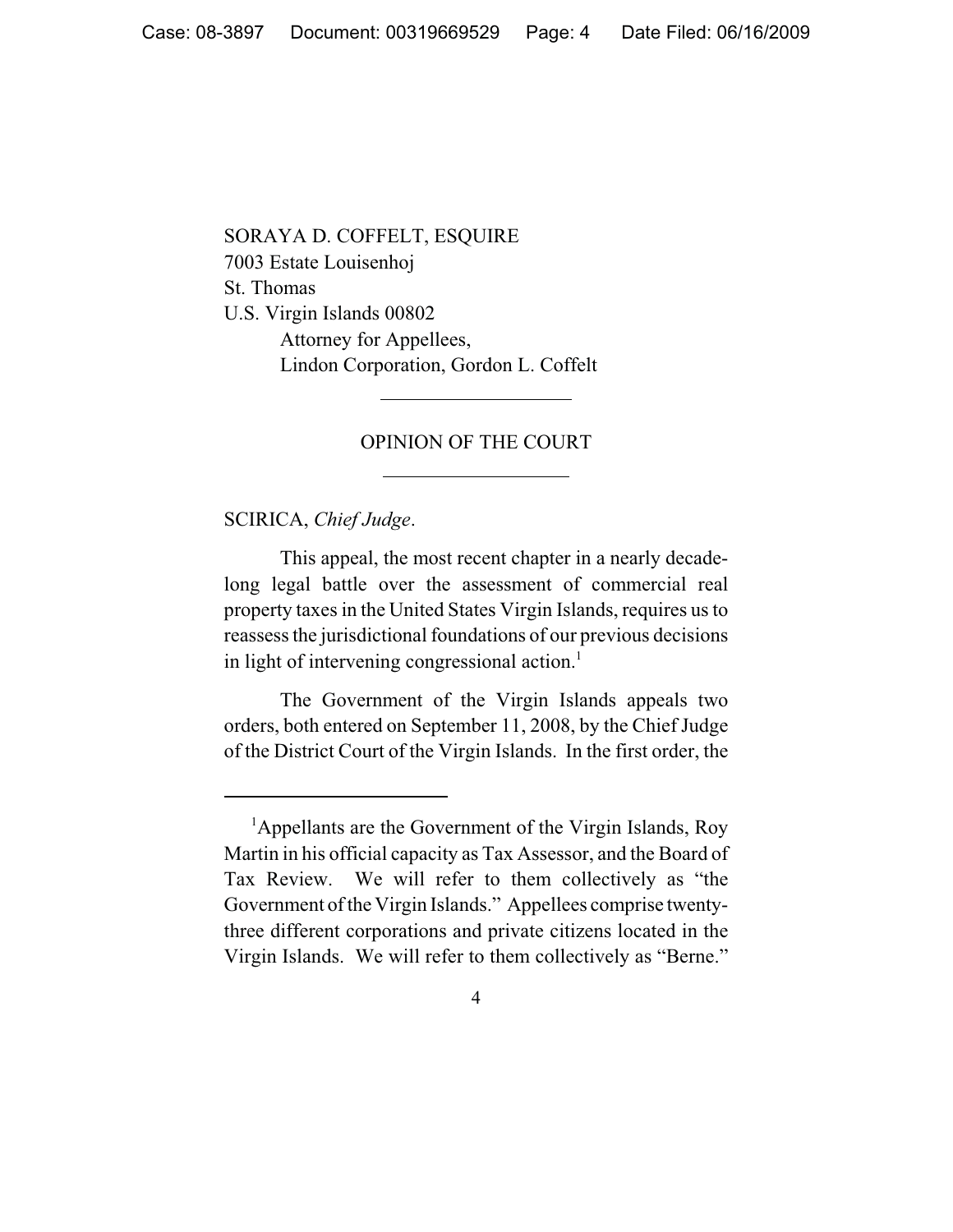District Court partially vacated its May 12, 2003 Decree. In the second order, the District Court found the Government of the Virgin Islands had violated the non-vacated parts of the May 12, 2003 Decree and held it in contempt. The Government of the Virgin Islands challenges both the jurisdiction of the District Court and its contempt order. We will affirm.

I.

The initial suit in this litigation, brought under 42 U.S.C. § 1983, was filed in July 2000 by owners of commercial real estate subject to commercial real property taxes levied by the Government of the Virgin Islands.<sup>2</sup> Plaintiff taxpayers alleged violations of the 1936 Act, 48 U.S.C. § 1401 (repealed 2007), which required real estate tax assessments for the territories be

<sup>&</sup>lt;sup>2</sup>The plaintiffs in the initial suit were all owners of commercial real estate. By 2003, plaintiffs consisted of a mixture of both commercial and private real estate owners. *See Berne Corp. v. Gov't of the V.I.* (*Berne II*), 262 F. Supp. 2d 540, 572 (D.V.I. 2003) ("[The permanent injunction] extends to all real property owners and real property in the Virgin Islands, including vacant land, agricultural land, commercial properties, residential properties, condominiums, and timeshare units, because plaintiffs cover the complete spectrum of taxpaying real property owners who complained . . . ."), *aff'd*, 105 F. App'x 324 (3d Cir. 2004).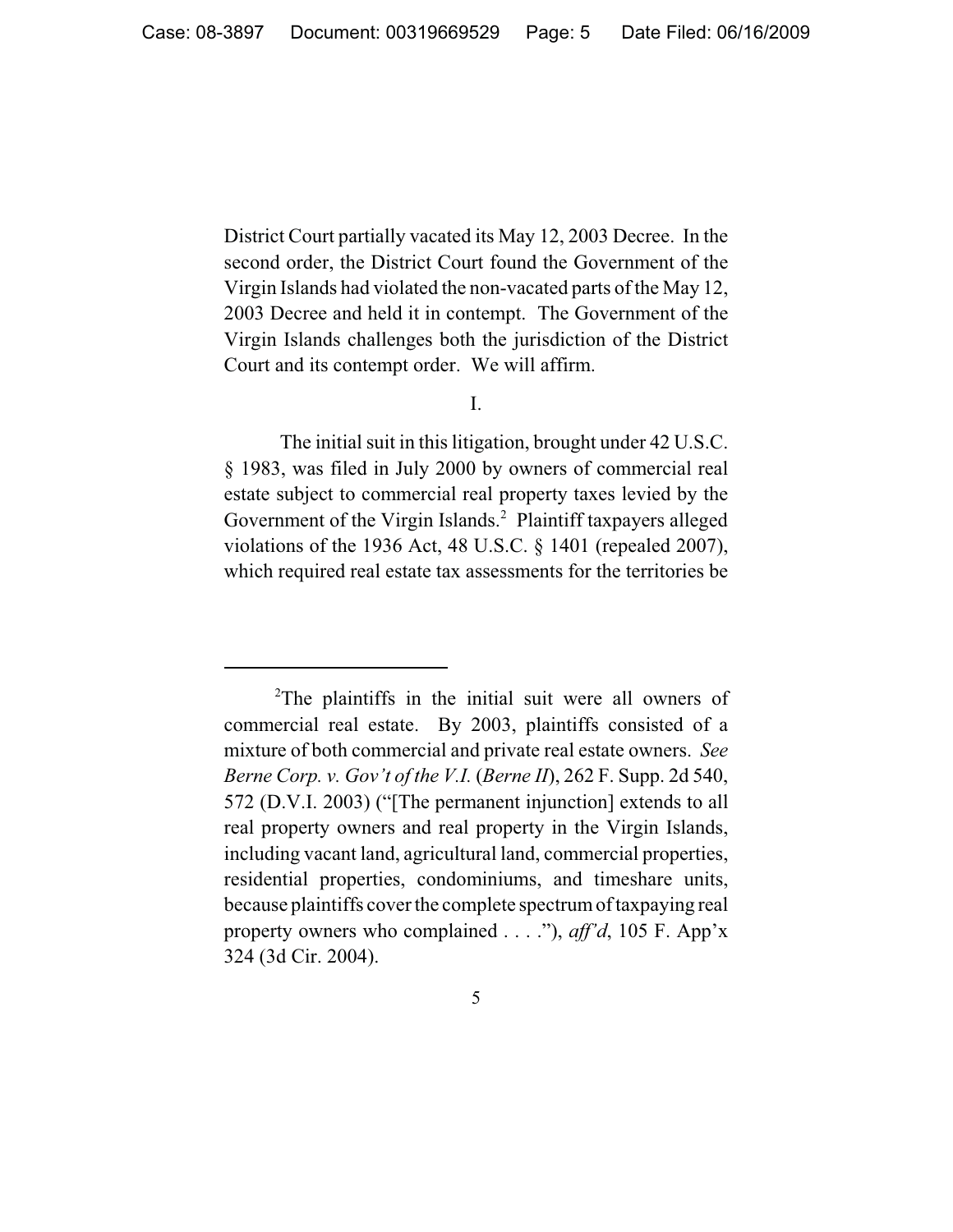made at "actual value."<sup>3</sup> They also alleged violations of the Revised Organic Act of 1954, 48 U.S.C.  $\S$  1541,<sup>4</sup> as well as infringements of their procedural and substantive due process rights under the Fourteenth Amendment of the United States Constitution. *Berne Corp. v. Gov't of the V.I.*, 120 F. Supp. 2d 528, 535 n.15 (D.V.I. 2000). Plaintiffs sought to enjoin the Government of the Virgin Islands from assessing real property taxes except in accordance with the 1936 Act, which required assessment by fair market value. The District Court granted a

4 The Revised Organic Act of 1954 is an amended version of the 1936 Organic Act of the Virgin Islands (a separate statute distinct from the 1936 Act, 48 U.S.C. § 1401 (repealed 2007)). In the Revised Organic Act, Congress exercised its constitutional authority to regulate and define the government of the Virgin Islands. *United States v. Virgin Islands*, 363 F.3d 276, 286 (3d Cir. 2004).

<sup>&</sup>lt;sup>3</sup>The pertinent part of the 1936 Act reads: "For the calendar year 1936 and for all succeeding years all taxes on real property in the Virgin Islands shall be computed on the basis of the actual value of such property and the rate in each municipality of such islands shall be the same for all real property subject to taxation in such municipality whether or not such property is in cultivation and regardless of the use to which such property is put." 48 U.S.C. § 1401a. In this litigation, the terms "actual value" and "fair market value" are synonymous and may be used interchangeably. *Berne II*, 262 F. Supp. 2d at 555.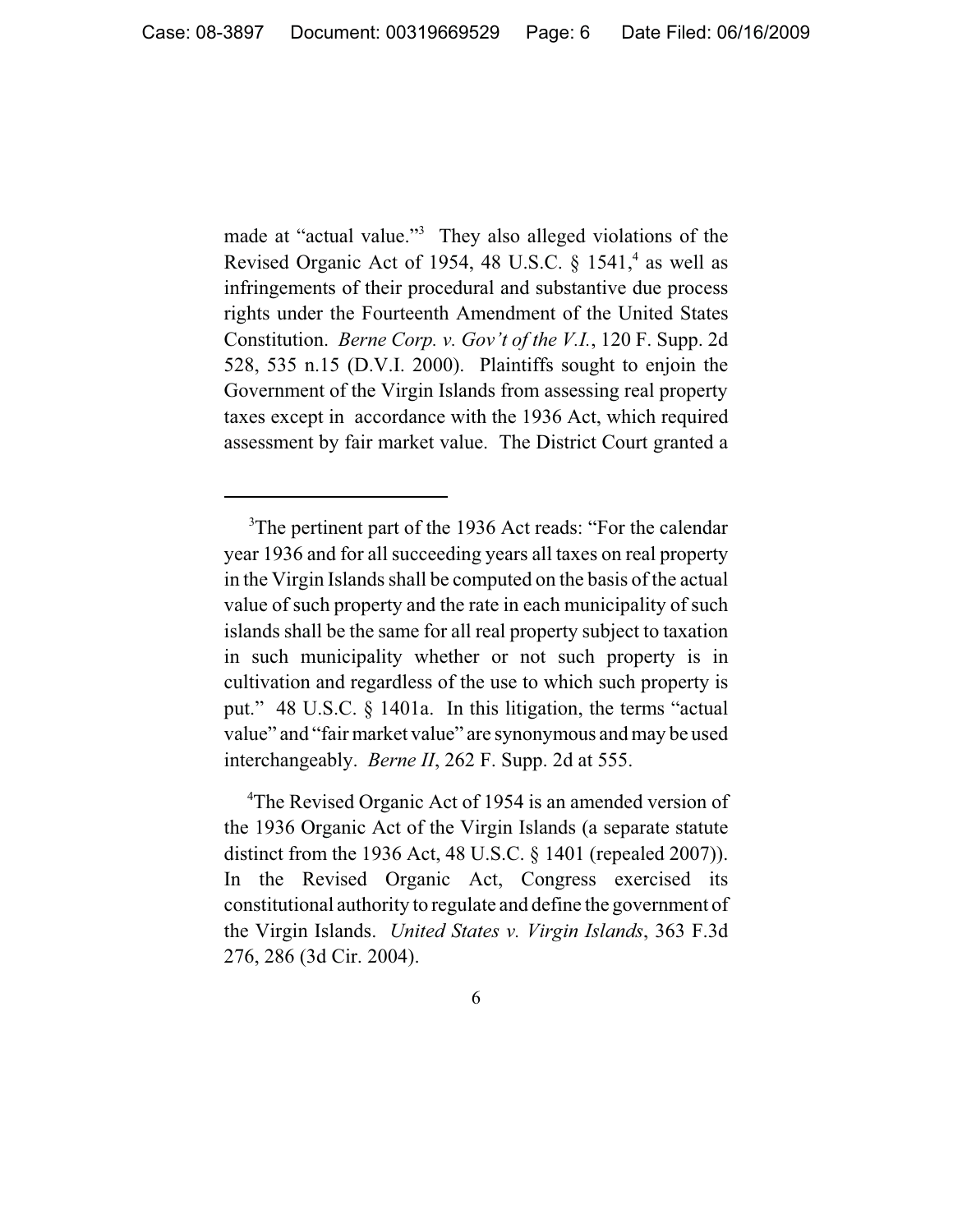preliminary injunction against the Government of the Virgin Islands, finding continuing violations of the 1936 Act and a tax system that was neither credible nor reliable enough to provide taxpayers their constitutionally mandated due process rights. From this earlier litigation emerged the Berne settlement agreement which was approved by the District Court in December 2000.

 Under the settlement agreement, the Government of the Virgin Islands agreed to reform its real property tax assessment system. The District Court appointed a Special Master to monitor the Government's procedures and to report on the level of achievement. The court granted the Government two years to bring its assessment system into compliance with constitutional requirements and the 1936 Act. *Berne Corp. v. Gov't of the V.I.* (*Berne II*), 262 F. Supp. 2d 540, 549 (D.V.I. 2003), *aff'd*, 105 F. App'x. 324 (3d Cir. 2004).

In the intervening years, old and new parties to the litigation filed motions to compel the Government of the Virgin Islands to comply with the settlement agreement. On May 12, 2003, the District Court entered a decree ("the May 2003 Decree") to enforce the Berne settlement agreement. *Berne II*, 262 F. Supp.2d at 544. The May 2003 Decree permanently enjoined the Government of the Virgin Islands from assessing all real property in the Virgin Islands until the District Court found (1) the government had established the property tax system mandated by the 1936 Act, and (2) the Board of Tax Review was consistently holding hearings and making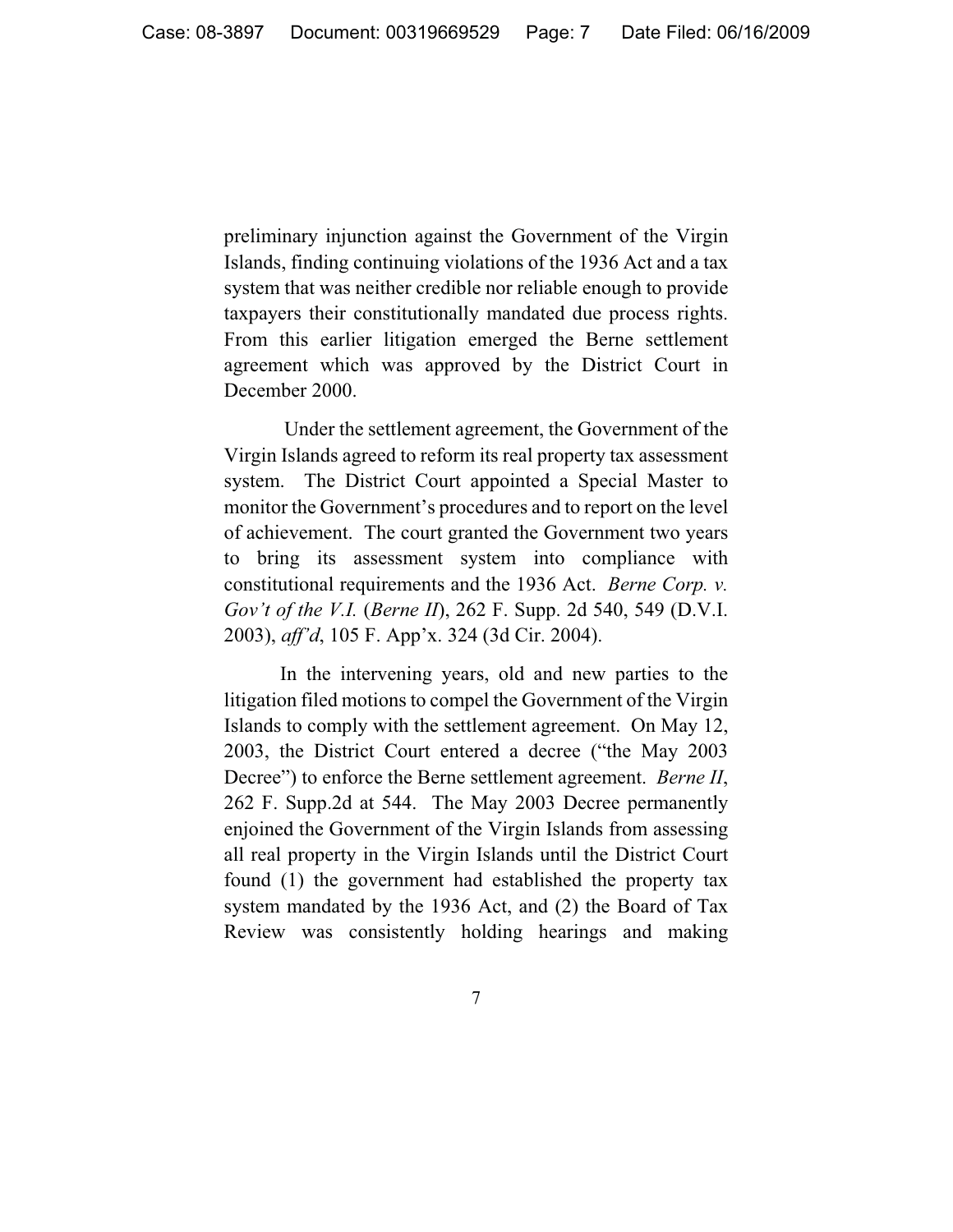determinations within a reasonable amount of time after an appeal. *Id.* at 572. The District Court extended this injunction to all similarly situated taxpayers in the Virgin Islands<sup>5</sup> but allowed the Government of the Virgin Islands to issue tax bills to non-party taxpayers based on assessment values for 1998 so long as it provided a mechanism to retroactively apply those assessment values. In response, the Virgin Islands legislature enacted Act 6586 to provide a mechanism to collect taxes from non-party taxpayers based on a 1998 assessment until the injunction was dissolved. Accordingly, in August 2003, the District Court modified the May 2003 Decree to allow the Government to collect these property taxes. *In re Tax Litig*., 276 F. Supp. 2d 435 (D.V.I. 2003).

On June 29, 2007, Congress repealed the 1936 Act and made the repeal retroactive to the enactment of the Revised Organic Act of 1954. Pub. L. No. 110-40, 121 Stat. 232 (2007). The Senate Committee Report stated "[t]he assessment and

<sup>&</sup>lt;sup>5</sup>Under V.I. Code Ann. tit. 5 § 80, Berne has standing to bring suit on behalf of all similarly situated taxpayers against the Virgin Islands to "restrain illegal or unauthorized acts by a territorial officer or employee, or the wrongful disbursement of territorial funds." *Berne II*, 262 F. Supp. 2d at 567. In *Smith v. Government of the Virgin Islands*, we held no specific threshold of interest or minimum amount of taxes paid was required to bring suit. 329 F.2d 131, 134 (3d Cir. 1964). "If there has been a violation or evasion of the law . . . [,] damage is presumed to result to all taxpayers." *Id.* at 133 (citation omitted).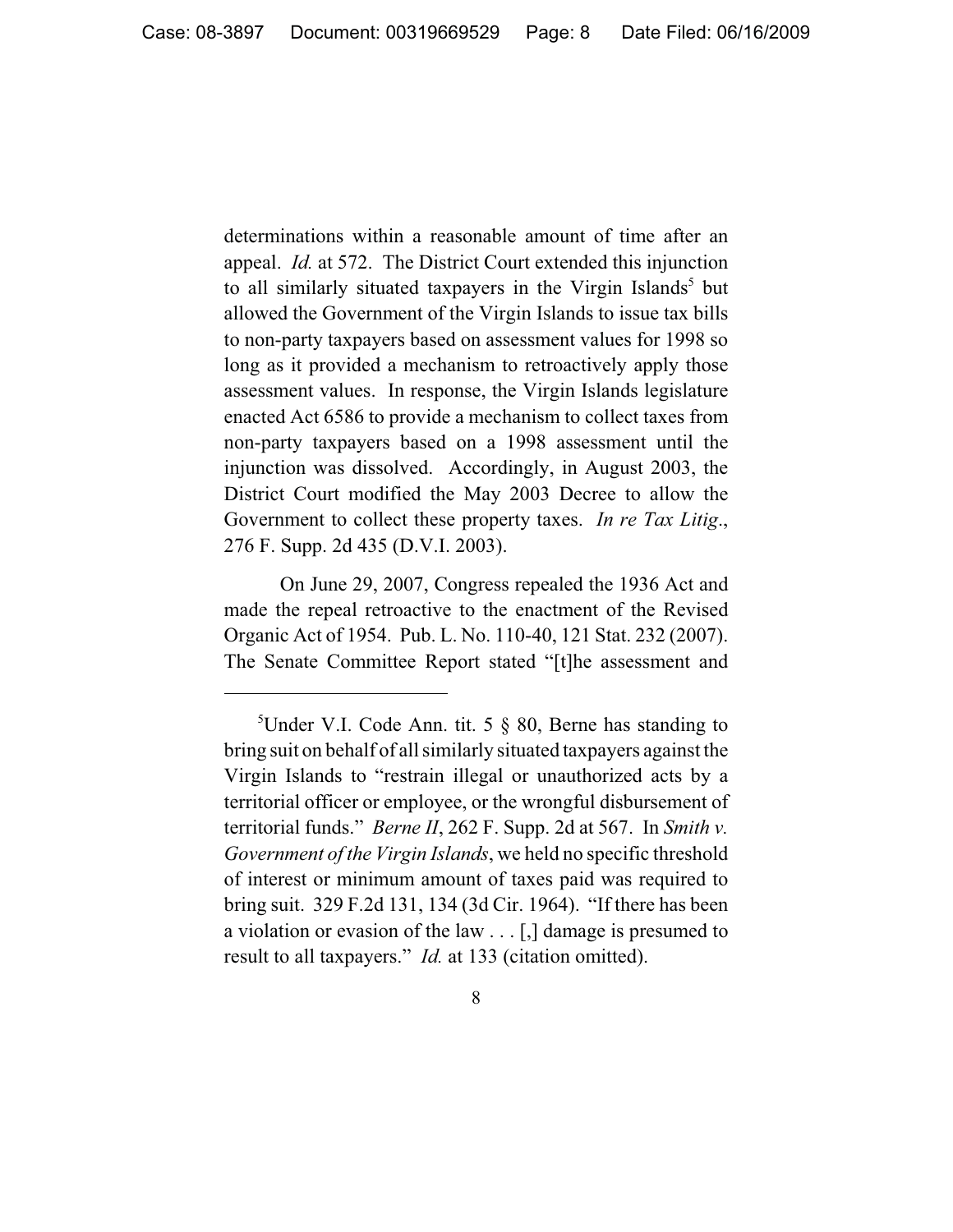collection of real property taxes is fundamentally a local government issue with no Federal impact." S. Rep. No. 110-19, at 1 (2007). In response to the repeal, in December 2007, the Government of the Virgin Islands moved to vacate the May 2003 Decree under Fed. R. Civ. P. 60(b), contending it was based upon no longer valid law.6

Before the District Court's decision on the status of the May 2003 injunction, the Virgin Islands legislature convened a special session on March 10, 2008, and passed Act 6991, 2008 V.I. Sess. Laws 6991, which permitted the Governor, John deJongh, to issue real estate tax bills for 2006 during the 2008 fiscal year, in contravention of the May 2003 Decree.<sup>7</sup> Act 6991 was silent with respect to the proper functioning of the Board of Tax Review, aside from appropriating a sum of money to the Board to hire administrative assistants and hearing officers and to pay for stenography services. *Id*.

<sup>6</sup> Fed. R. Civ. P. 60(b) provides: "On motion and just terms, the court may relieve a party or its legal representative from a final judgment, order, or proceeding for the following reasons:  $\dots$  (4) the judgment is void; (5) the judgment has been satisfied, released or discharged; it is based on an earlier judgment that has been reversed or vacated; or applying it prospectively is no longer equitable; or (6) any other reason that justifies relief."

<sup>7</sup> *See* 2008 V.I. Sess. Laws 6991 ("The Office of the Tax Assessor may issue real property tax bills for the year 2006 during the fiscal year 2008.").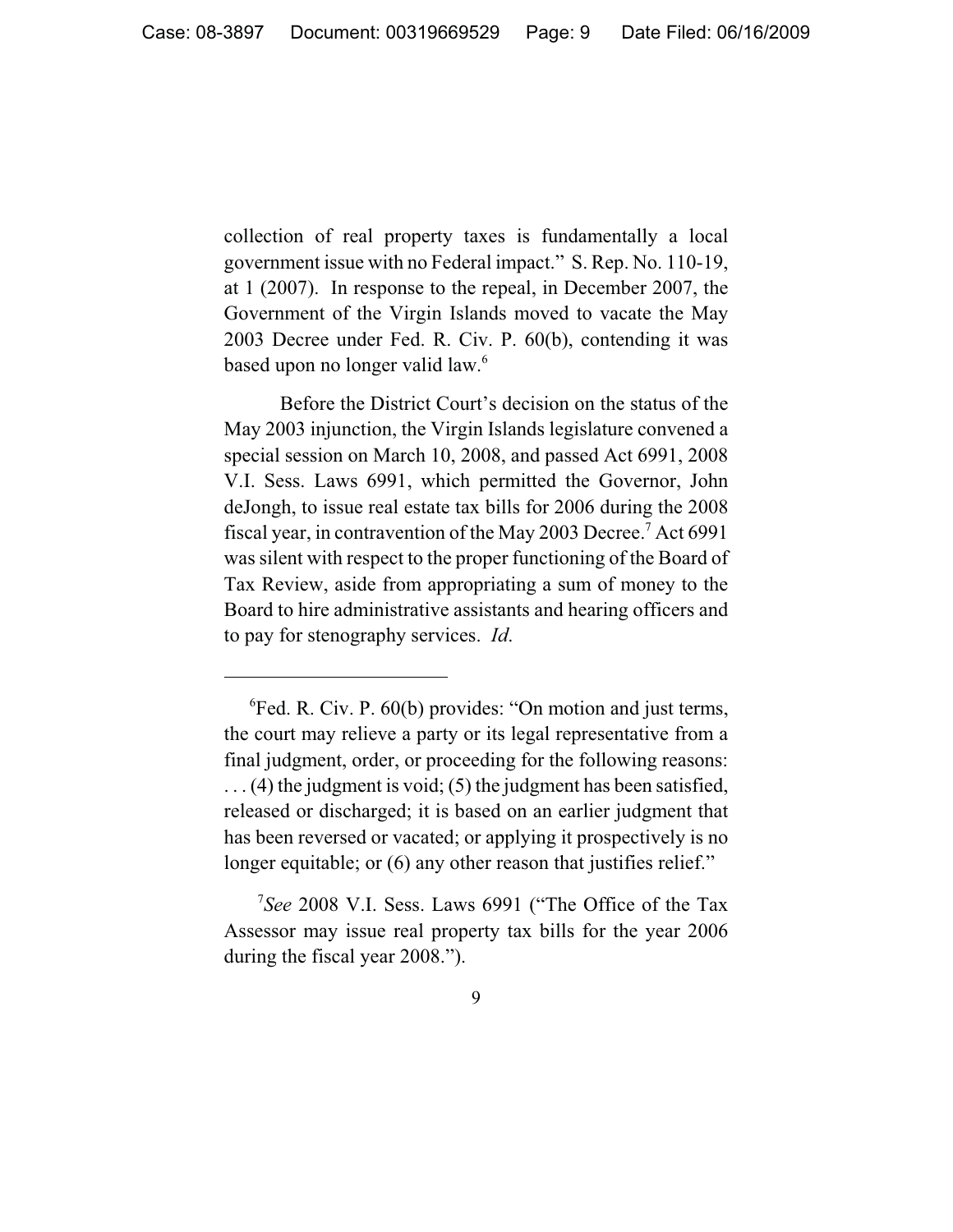While the District Court's review of the status of the May 2003 injunction, in light of the repealed 1936 Act, was pending, the District Court held an evidentiary hearing on July 2, 2008, to determine how the Board of Tax Review was functioning. Without waiting for the District Court's determination on the status of the injunction, the Government of the Virgin Islands apprised the court on August 19, 2008, via an Informative Notice, of its intention to issue the 2006 tax bills. Immediately thereafter, Berne moved for an order to show cause why the Government of the Virgin Islands should not be held in contempt. The Government of the Virgin Islands, nevertheless, sent out its tax bills, even as it filed an opposition to the motion to show cause for contempt. After a hearing on the motion, the District Court, on September 11, 2008, found the Government of the Virgin Islands in contempt of the May 2003 Decree. The court ordered it to rescind all 2006 tax bills and to establish a special fund to satisfy any possible payment obligation imposed by the District Court in connection with this matter.<sup>8</sup> The court also vacated the part of the May 2003 Decree that relied upon the repealed 1936 Act, but retained jurisdiction over the rest of the May 2003 Decree, which ordered reform of the operation of the Board of Tax Review.<sup>9</sup>

<sup>8</sup> *Berne Corp. v. Gov't of the V.I.*, 2008 U.S. Dist. LEXIS 69246 (D.V.I. 2008).

<sup>9</sup> *Berne Corp. v. Gov't of the V.I.*, 2008 U.S. Dist. LEXIS 69247 (D.V.I. 2008).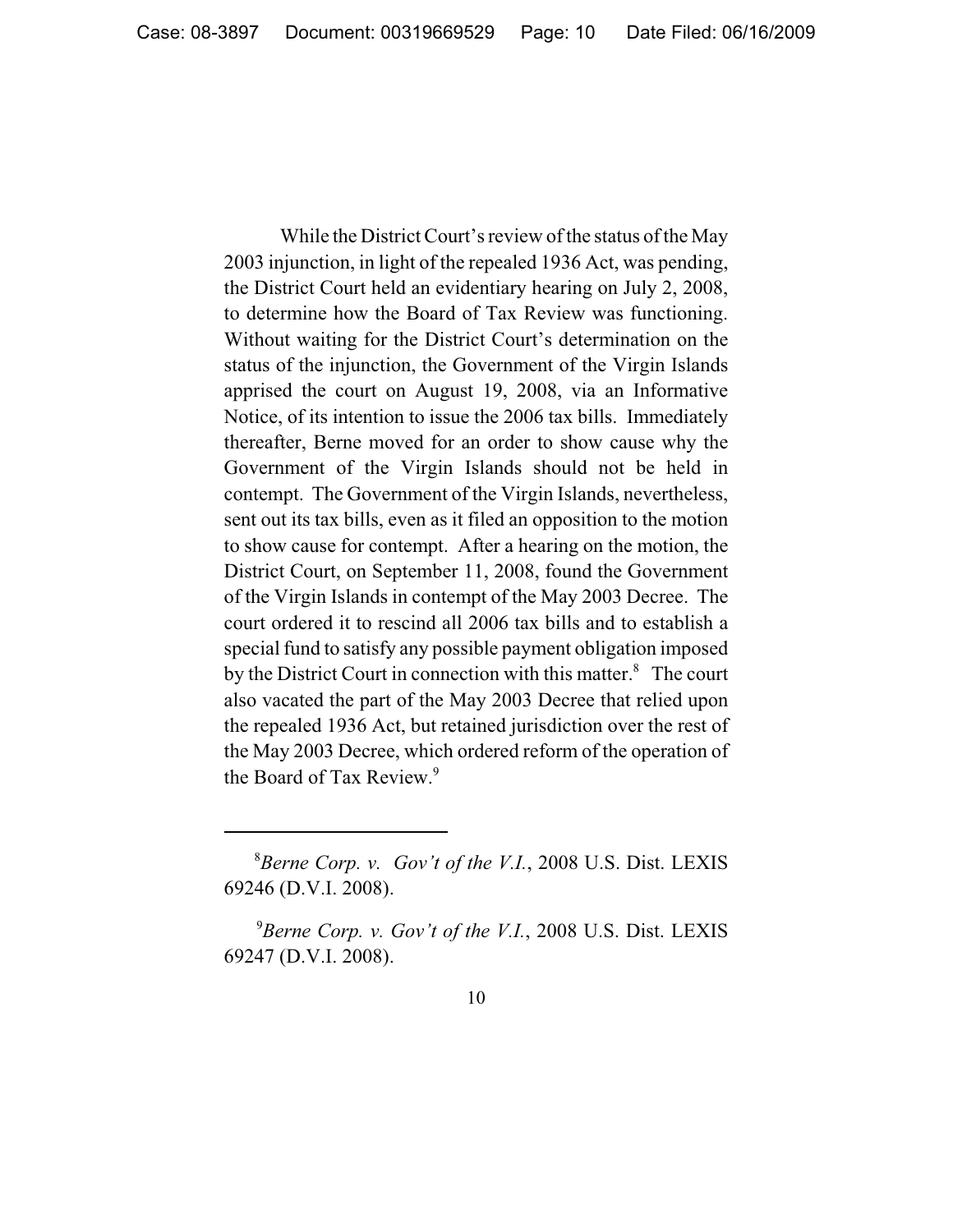II.

At the threshold, we must determine whether the District Court still had jurisdiction over the May 2003 Decree when it entered the two 2008 orders. $10$  The Government of the Virgin Islands contends the District Court was divested of jurisdiction because its jurisdictional basis for the May 2003 Decree, the 1936 Act, had been repealed. "The presence or absence of federal-question jurisdiction is governed by the 'well-pleaded complaint rule,' which provides that federal jurisdiction exists only when a federal question is presented on the face of the plaintiff's properly pleaded complaint." *Caterpillar, Inc. v. Williams*, 482 U.S. 386, 392 (1987). In the initial complaint in this matter, filed July 7, 2000, Berne pleaded, under the second cause of action, deprivation of its "substantive and procedural due process [rights] guaranteed by the Fourteenth Amendment."

In *Bluebeard's Castle, Inc. v. Government of the Virgin Islands*, a precursor to the present case, we held the District

<sup>&</sup>lt;sup>10</sup>We have jurisdiction over this appeal under 28 U.S.C.  $\S$ 1291. Our review of the jurisdictional issue is plenary. *Allied Signal Recovery Trust v. Allied Signal, Inc*., 298 F.3d 263, 266 (3d Cir. 2002). Post-judgment orders of contempt are within an appellate court's jurisdiction under 28 U.S.C. § 1291 as final and appealable orders. *See Inmates of Allegheny County Jail v. Wecht*, 874 F.2d 147, 152 (3d Cir. 1989), *vacated on other grounds*, 493 U.S. 948 (1989).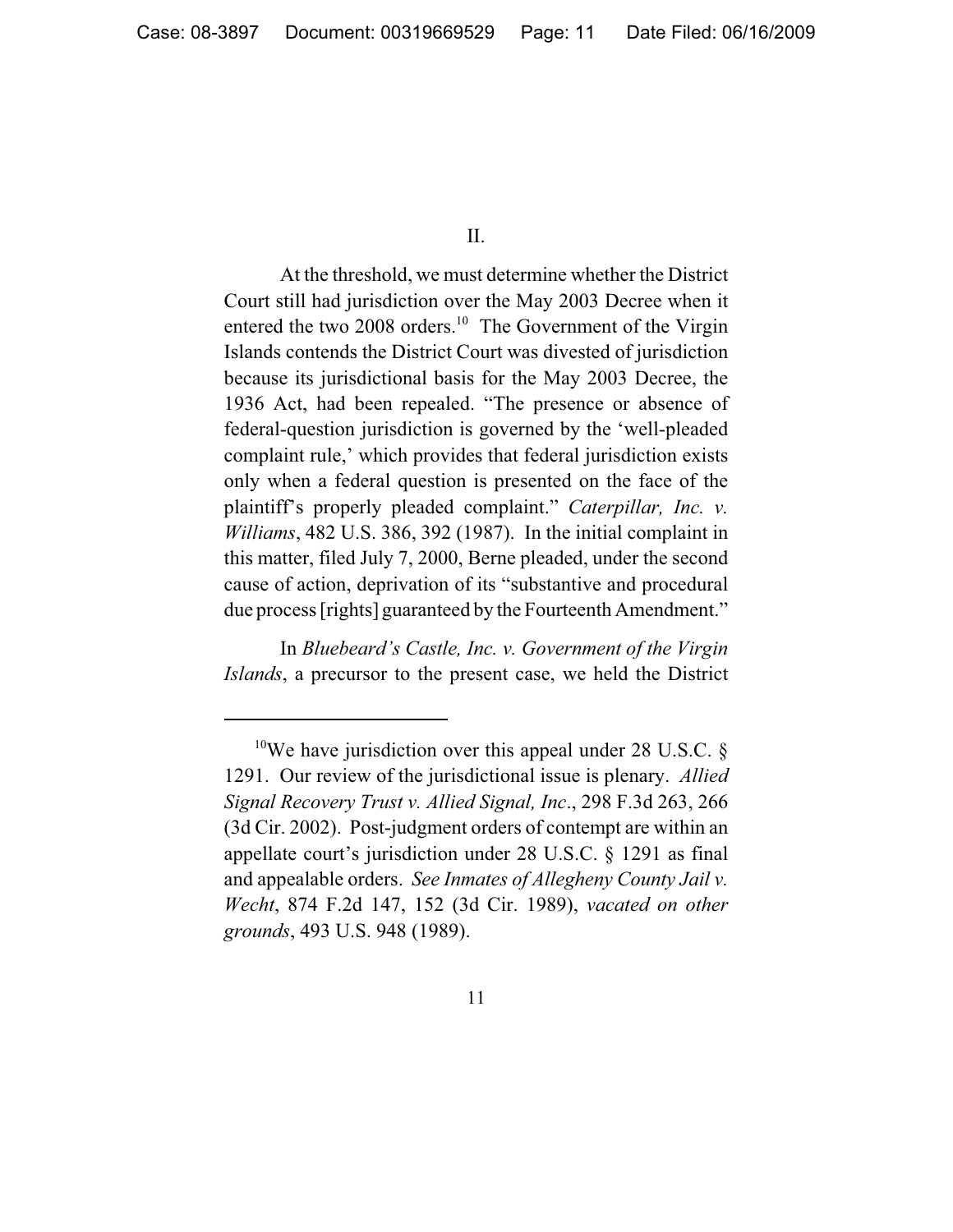Court had federal subject-matter jurisdiction because taxpayers "properly pled a federal claim"—namely, violations of the 1936 Act. 321 F.3d 394, 306 (3d Cir. 2003). In *Berne Corp. v. Government of the Virgin Islands,* 105 F. App'x 324, 328 (3d Cir. 2004) (non-precedential), we re-affirmed jurisdiction not only because of alleged violations of the 1936 Act, but also because "[t]he record shows that the plaintiffs pleaded in their complaint that their rights under the Due Process and Equal Protection Clauses of the United States Constitution were violated."11 While the repeal of the 1936 Act removed one of the bases for federal-question jurisdiction, the District Court would still retain jurisdiction over this matter because of the constitutional violations alleged on the face of the initial complaint.

 The Government of the Virgin Islands challenges the District Court's jurisdiction on an alternative ground. It contends the Senate Report accompanying the repeal of the 1936 Act reveals congressional intent to apply the Tax Injunction Act to United States territories, the Virgin Islands in particular. *See*

<sup>&</sup>lt;sup>11</sup>Under Third Circuit Internal Operating Procedure 5.7, we are not bound by non-precedential opinions "because they do not circulate to the full court before filing." 3d Cir. IOP 5.7 (July 1, 2002). Nevertheless, we need not rely on *Berne Corp. v. Virgin Islands*, 105 F. App'x 324 (3d Cir. 2004). As noted, plaintiffs pleaded deprivation of due process rights on the face of their initial complaint, which was one of the bases for the injunction now being appealed.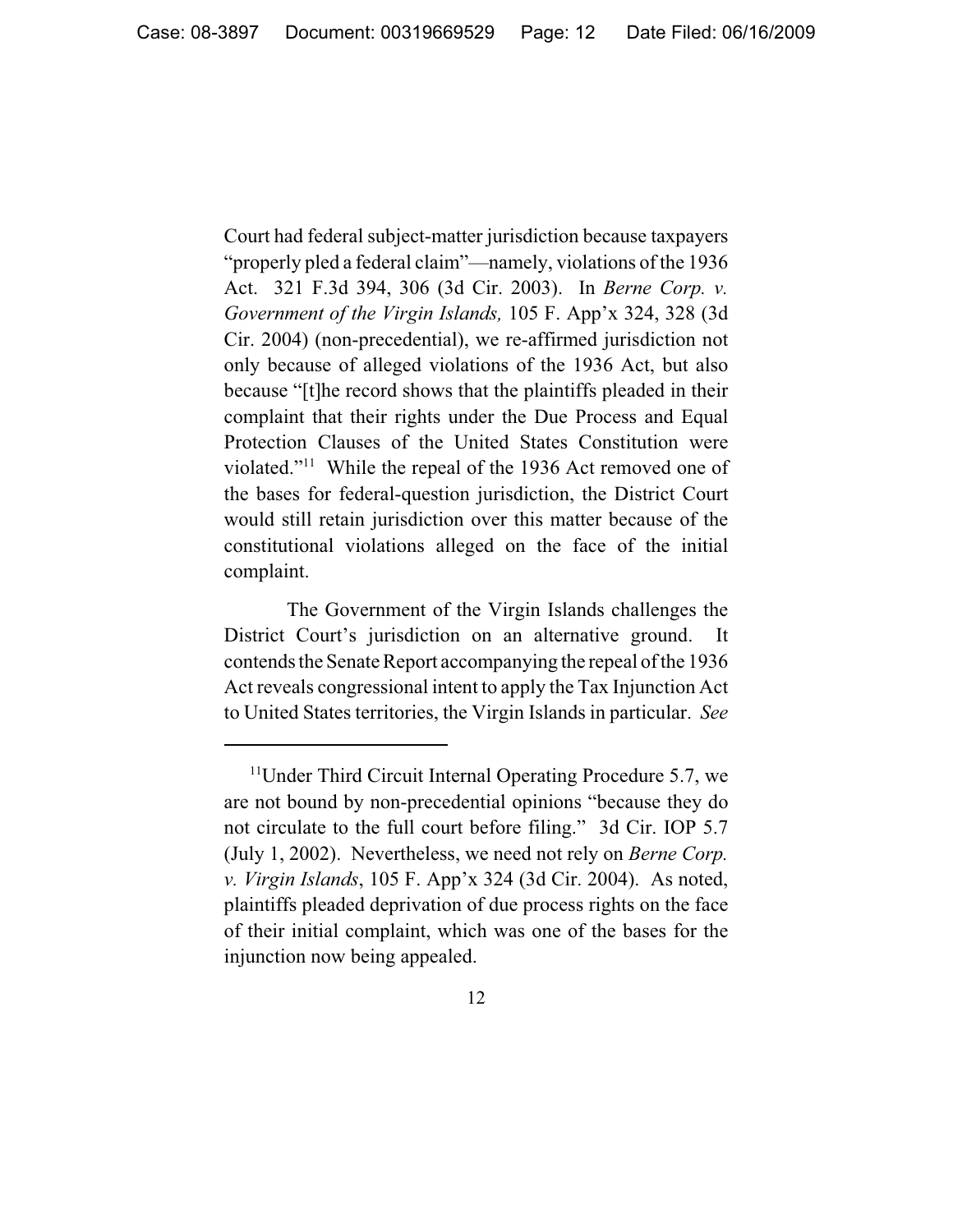S. Rep. No. 110-19, at 1 (2007) ("The assessment and collection of real property taxes is fundamentally a local government issue with no Federal impact."). The Tax Injunction Act deprives federal courts of jurisdiction to "enjoin, suspend or restrain the assessment, levy or collection of any tax under State law where a plain, speedy and efficient remedy may be had in the courts of such State." 28 U.S.C.  $\S$  1341.<sup>12</sup> In 1972, we held the Tax Injunction Act does not apply to the Virgin Islands. *Pan Am. World Airways v. Gov't of the V.I.*, 459 F.2d 387, 391 (3d Cir. 1972). We generally do not revisit decided issues except under special circumstances like an intervening change in the law. *See Council of Alternative Political Parties v. Hooks*, 179 F.3d 64, 69 (3d Cir. 1999). The Government of the Virgin Islands argues we should revisit our holding in *Pan American World Airways* because "Congress has made it clear that the Virgin Islands should be treated as a state with respect to property taxation." In light of the Government's contention, we will re-examine the application of the Tax Injunction Act to the Virgin Islands.

The statutory repealer of the 1936 Act in its entirety

<sup>12</sup>We stated in *Gass v. County of Allegheny*, "The Tax Injunction Act divests federal courts of jurisdiction only if the state fails to provide a 'plain, speedy and efficient' remedy in its court." 371 F.3d 134, 137 (3d Cir. 2004). This sentence should have stated, "The Tax Injunction Act divests federal courts of jurisdiction *unless* the state fails to provide a 'plain, speedy and efficient' remedy in its court," as the rest of the *Gass* opinion makes clear.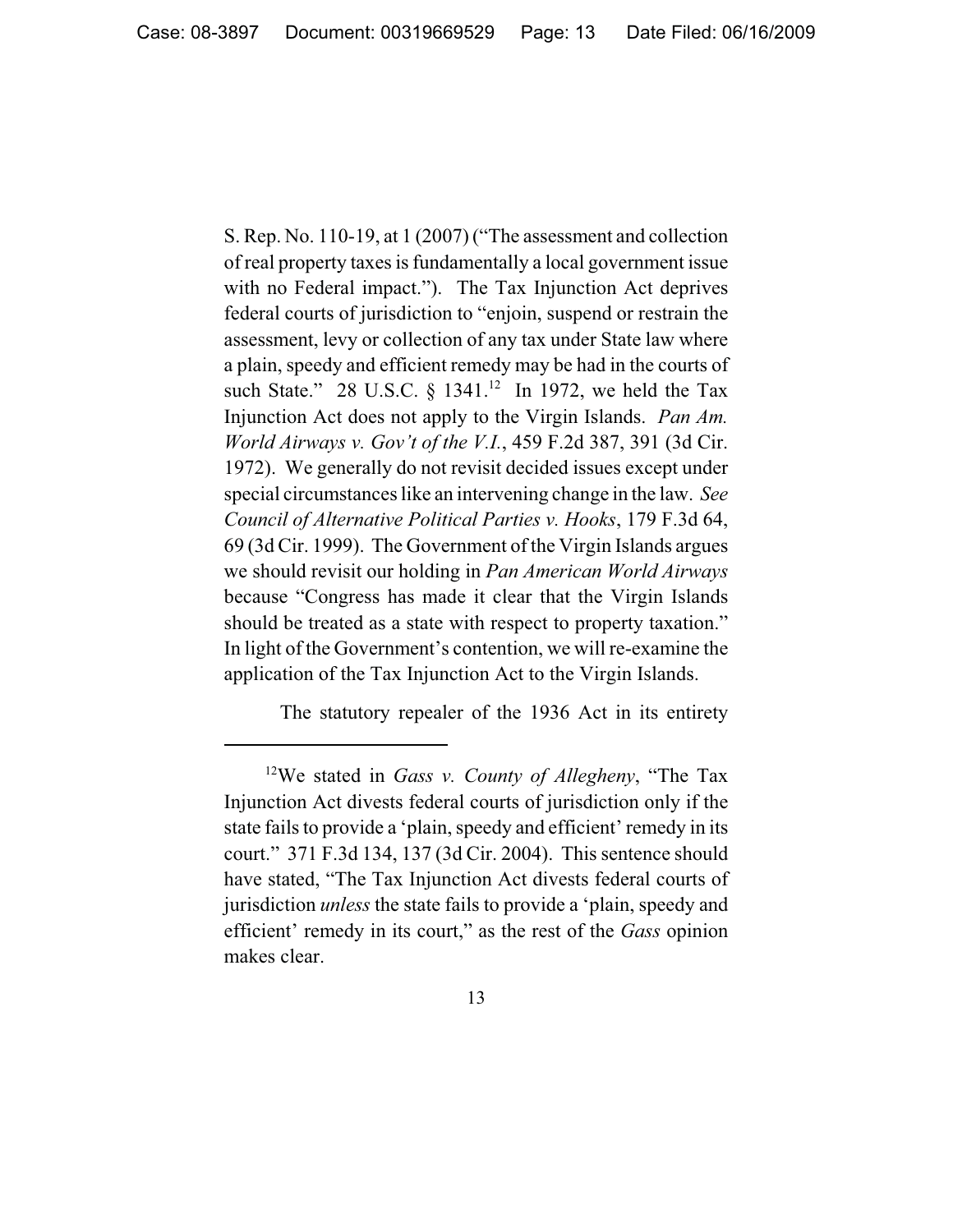reads: "Sections 1 through 6 of the Act of May 26, 1936 (Chapter 450; 49 Stat. 1372–1373; 48 U.S.C. 1401–1401e) are repealed." Pub. L. No. 110-40 (HR 57) (June 29, 2007). The accompanying Senate Report states: "The assessment and collection of real property taxes is fundamentally a local government issue with no Federal impact. No other State, territorial, or local government is subject to such Federal restrictions." S. Rep. No. 110-19, at 1 (2007). The Senate Report does not specifically reference the Tax Injunction Act, but it appears to align with our general understanding of the purpose of the Tax Injunction Act. As the United States Supreme Court stated in *Rosewell v. LaSalle National Bank*, "this legislation [the Tax Injunction Act] was first and foremost a vehicle to limit drastically federal district court jurisdiction to interfere with so important a local concern as the collection of taxes." 450 U.S. 503, 522 (1981).

Assuming the Tax Injunction Act applies, federal courts could still have jurisdiction to decide an otherwise properly pleaded claim as to whether a territorial government provided a plain, speedy and efficient remedy. We have held the Tax Injunction Act "requires [that citizens have] access to the state courts and an opportunity for meaningful review" in order to divest the federal courts of jurisdiction to hear a claim. *Gass v. County of Allegheny*, 371 F.3d 134, 139 (3d Cir. 2004). In *Gass*, we held the Tax Injunction Act barred federal jurisdiction because Pennsylvania did provide a plain, speedy and efficient remedy at state law, in part because it "provides for adequate notice to taxpayers of the appeals procedures." *Id.* at 140. We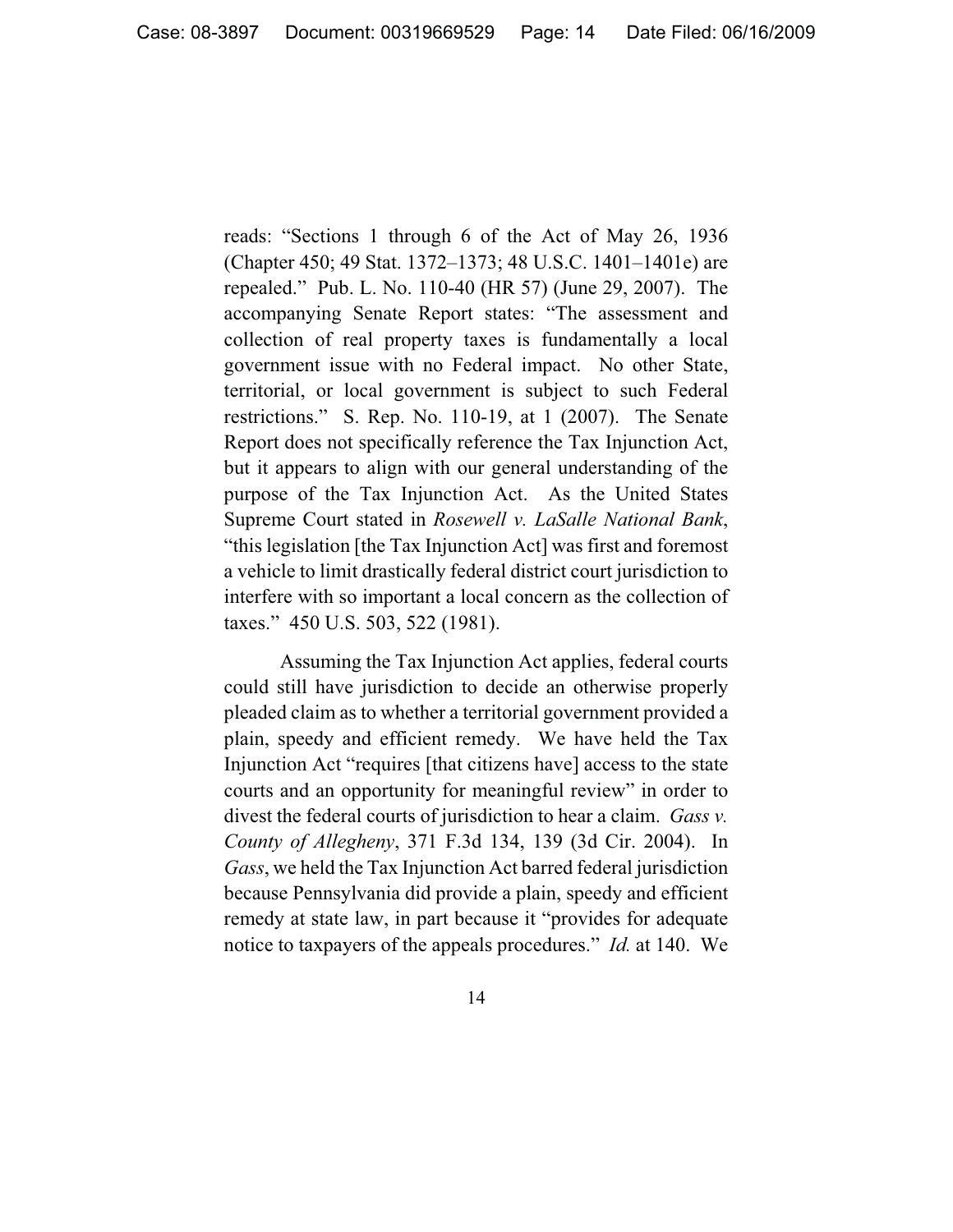summarized Pennsylvania's tax system as "a fully-developed administrative and judicial apparatus through which [taxpayers] . . . may grieve their claims." *Id.* Thus, there was no federal jurisdiction because the state provided a plain, speedy and efficient remedy, consisting of proper notice of and ability to particiate in the appeals procedures.

The "plain, speedy and efficient" requirement intersects with constitutionally required procedural due process rights. "The overall purpose of the Tax Injunction Act is consistent with the view that the 'plain, speedy and efficient remedy' exception to the Act's prohibition was only designed to require that the state remedy satisfy certain procedural criteria." *Rosewell*, 450 U.S. at 522. In *McKesson Corp. v. Division of Alcohol Beverages and Tobacco*, the Supreme Court held that to satisfy the Due Process Clause, a state must provide taxpayers with "a fair opportunity to challenge the accuracy and legal validity of their tax obligation." 496 U.S. 18, 39 (1990); *see also id.* at 50 (discussing the central role of the Supreme Court's due process jurisprudence in determining the applicability of the Tax Injunction Act); *Rosewell*, 450 U.S. at 530 n.1 ("On its face, the 'plain, speedy and efficient remedy' exception appears to require a state-court remedy that meets certain minimal *procedural* criteria.").

 As noted, Berne properly pleaded constitutional due process violations of the tax assessment system, and in fact the District Court found taxpayers were not being provided with adequate notice to participate in the administrative appeal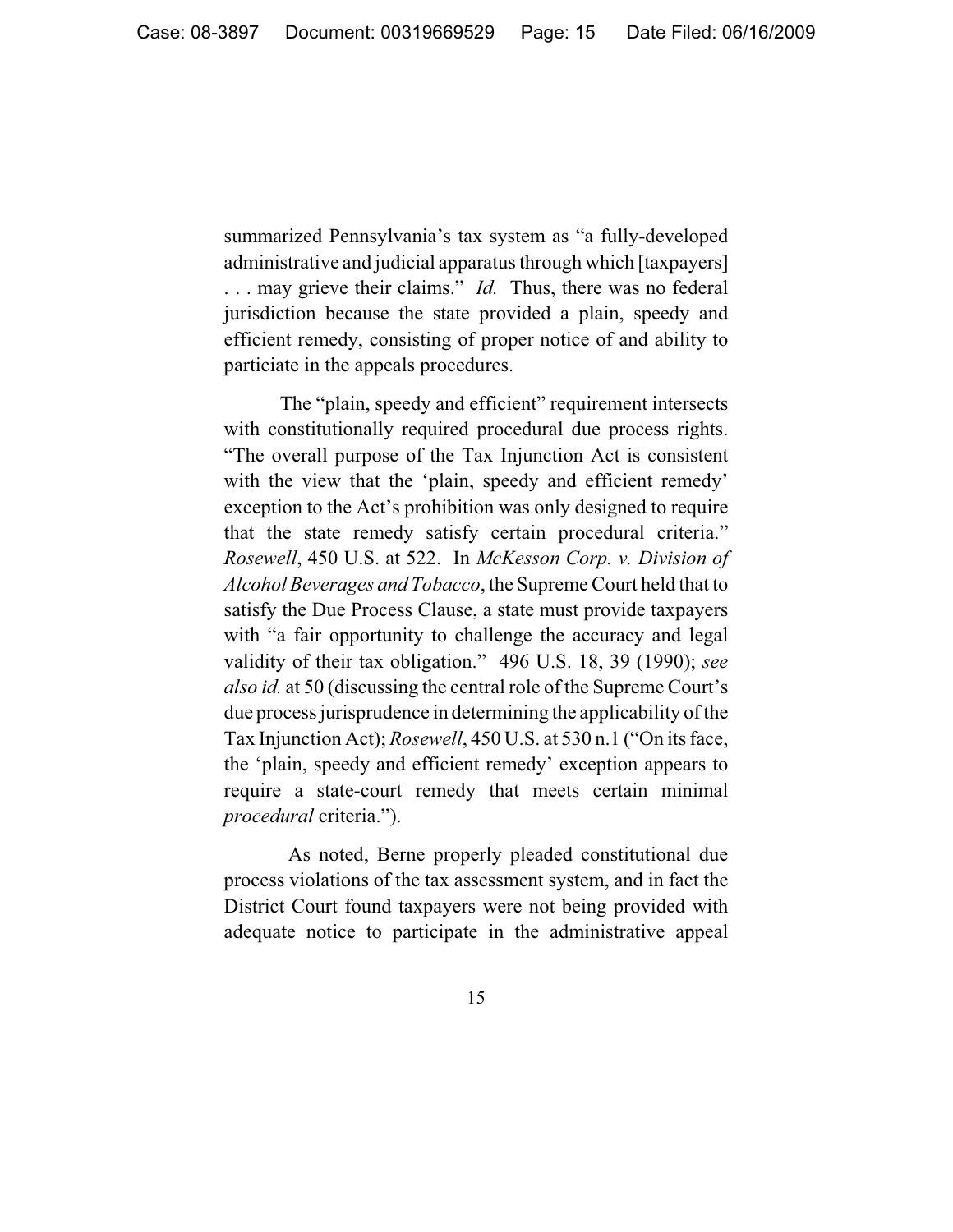process and that the Board was not functioning at constitutionally required levels. Thus, as the District Court noted, "[e]ven assuming that the Tax Injunction Act applies to the Virgin Islands as a consequence of the Repeal Act, it would not affect the Court's power to enjoin the Government from issuing tax bills." *Berne Corp. v. Gov't of the V.I.*, 2008 U.S. Dist. LEXIS 69246, at \*11 (D.V.I. 2008). The District Court had jurisdiction over the May 2003 Decree when it issued the 2008 orders, and we have jurisdiction to review those orders.

### III.

The Government of the Virgin Islands contends the District Court erred in finding the Board of Tax Review nonfunctional and therefore erred in continuing to enforce the May 2003 injunction.<sup>13</sup> At issue is whether the Board of Tax Review met constitutionally required due process standards. Procedural due process, at a minimum, affords each taxpayer a "full hearing and judicial determination at which she may raise any and all constitutional objections to the tax." *Rosewell*, 450 U.S. at 514 (citation omitted); *see also Bell v. Burson*, 402 U.S. 535, 542 (1971) ("[D]ue process requires . . . notice and opportunity for hearing appropriate to the nature of the case." (internal citations

<sup>&</sup>lt;sup>13</sup>We review the District Court's underlying findings of fact for clear error. *United States v. Bell,* 414 F.3d 474, 478 (3d Cir. 2005). We exercise plenary review over the District Court's application of law to fact. *United States v. Perez*, 280 F.3d 318, 336 (3d Cir. 2002).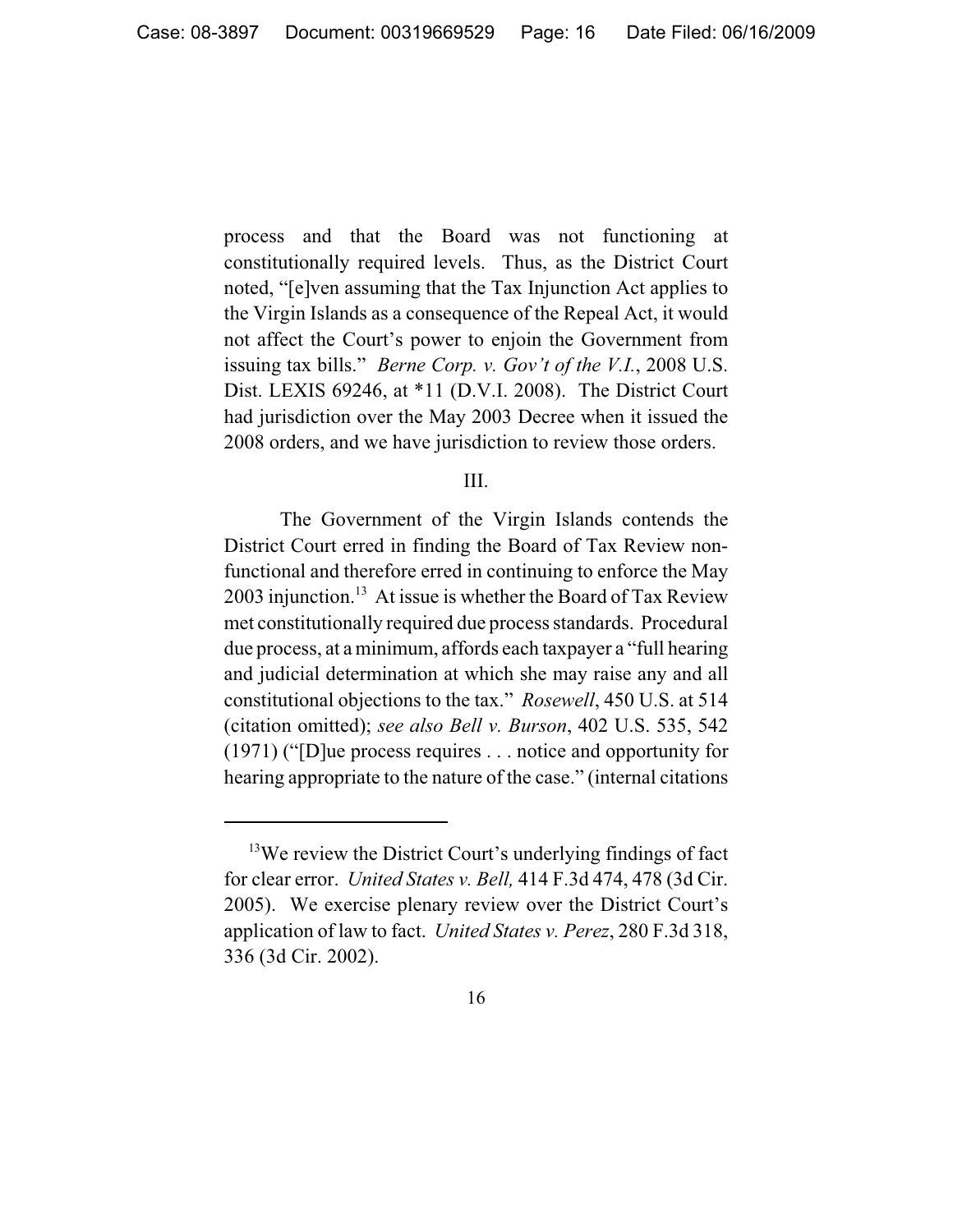omitted)). In other words, procedural due process requires at a minimum that the taxpayer have both notice of the appeal and the right to participate.

In its May 2003 Decree, the District Court made clear two conditions had to be satisfied before it would lift the injunction against the Government of the Virgin Islands: The first was compliance with the now-repealed 1936 Act. The second condition, however, was "a functioning Board of Tax Review that consistently holds hearings and reaches determinations on appeals." *Berne Corp. v. Gov't of the V.I.*, 2008 U.S. Dist. LEXIS 69247, at \*7. The second condition remains applicable even after the repeal of the 1936 Act. After a hearing on July 2, 2008, to determine the Board's functionality, the District Court found the Board of Tax Review, while functioning to "some degree," remained in disarray. *Id.* at \*29.

The Government of the Virgin Islands called two witnesses at the evidentiary hearing: the Commissioner of Finance and the Executive Director of the Board of Tax Review. Each addressed the number of times the Board of Tax Review had met since the 2003 Decree (eight—five in 2006, one in 2007, and the last two meetings in May 2008 and June 2008), the number of appeals still pending before the board (374), and the regularity of future meetings (to occur on the last Friday of every month). Disturbingly, however, both witnesses were uncertain whether the Board of Tax Review was notifying taxpayers of their appeal dates. *Id.* at \*12. The Commissioner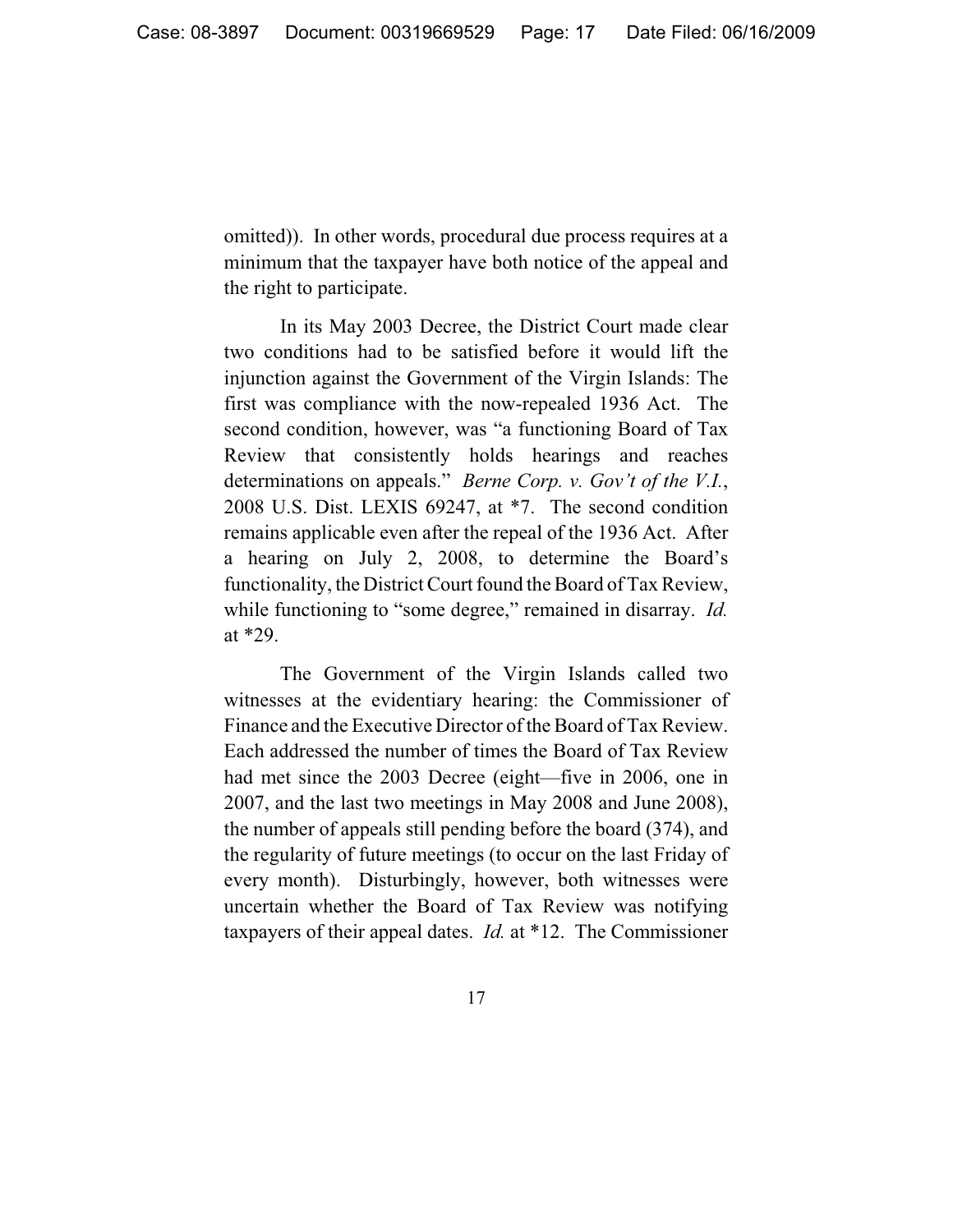of Finance even testified that at the May 2008 meeting no taxpayers were present to participate in the appeal process. *Id.*

In light of this evidence, the District Court found the Board of Tax Review's compliance with the May 2003 Decree to be "sporadic, short-lived, and of recent vintage." *Id.* at \*33. The District Court also highlighted the absence in the record of any evidence "to suggest that the Board of Tax Review is maintaining reliable records." *Id.* at \*31. Although mentioning certain good faith attempts at compliance, the court decided, given the history of the case, that "good faith commitment is not enough." *Id*. at \*33*.* Based on the evidence presented, the District Court found the Board of Tax Review was not functioning at a constitutionally required level. We find no clear error in the District Court's underlying findings of fact, and we agree with the District Court's application of fact to law—that the Board of Tax Review's functionality did not meet constitutionally required due process standards.

#### IV.

The second issue on appeal is the contempt order. We review a contempt order "under an abuse of discretion standard and will only . . . [disturb it] if there is an error of law or a clearly erroneous finding of fact." *Harris v. City of Philadelphia*, 47 F.3d 1311, 1321 (3d Cir. 1995). Although the Government of the Virgin Islands characterizes it as a criminal contempt order, the District Court, in fact, entered a civil contempt order. "Significantly, the key distinction between civil and criminal contempt lies in the court's purpose. Civil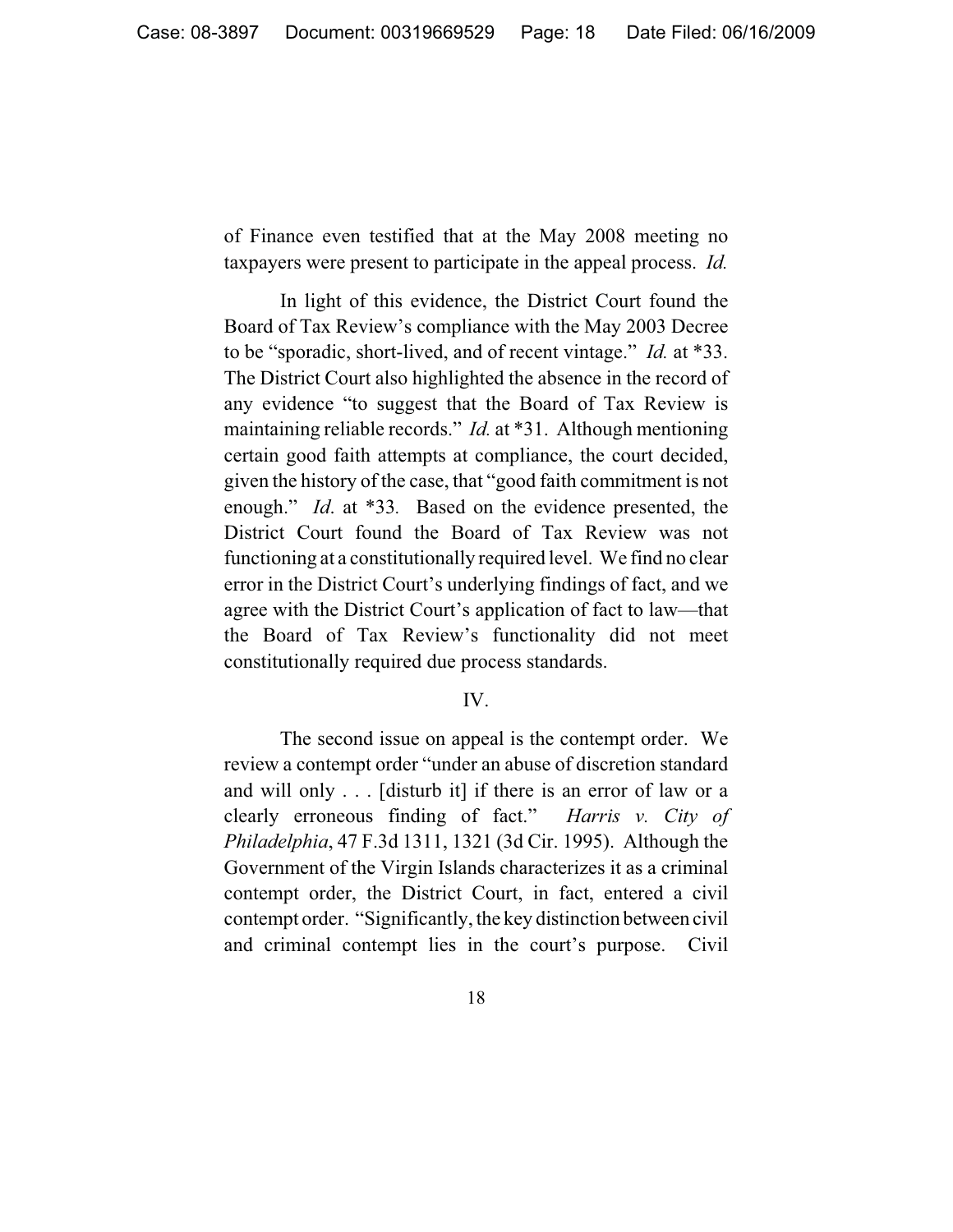contempt sanctions are intended to coerce or to compensate; criminal contempt sanctions to punish." *Taberer v. Armstrong World Indus. Inc.*, 954 F.2d 888, 896 (3d Cir. 1992). The District Court's contempt order was designed to coerce compliance with the May 2003 Decree, not to mete out punishment for refusing to abide by the prior order. To establish that a party is liable for civil contempt, three elements must be proven.: "(1) that a valid order of the court existed; (2) that the defendant had knowledge of the order; and (3) that the defendant disobeyed the order." *Roe v. Operation Rescue*, 54 F.3d 133, 137 (3d Cir. 1995) (internal citations omitted).

The Government of the Virgin Islands does not dispute it had knowledge of the May 2003 Decree or that it disobeyed the Decree. Instead, the Government of the Virgin Islands contends the entire injunction is void as a result of the congressional repeal of the  $1936$  Act.<sup>14</sup> The District Court agreed that the repealer voided that part of the injunction based on the 1936 Act, but did not void the section of the injunction

 $14$ "[I]t is well settled that the viability of a civil contempt order entered either to remedy past non-compliance or to coerce future compliance with a preliminary injunction hinges on the validity of the underlying injunction." *John T. ex rel. Paul T. v. Del. County Intermediate Unit*, 318 F.3d 545, 559 (3d Cir. 2003); *see also United States v. United Mine Workers of Am.*, 330 U.S. 258, 295 (1947) ("The right to [a civil contempt order's] remedial relief falls with an injunction which events prove was erroneously issued.").